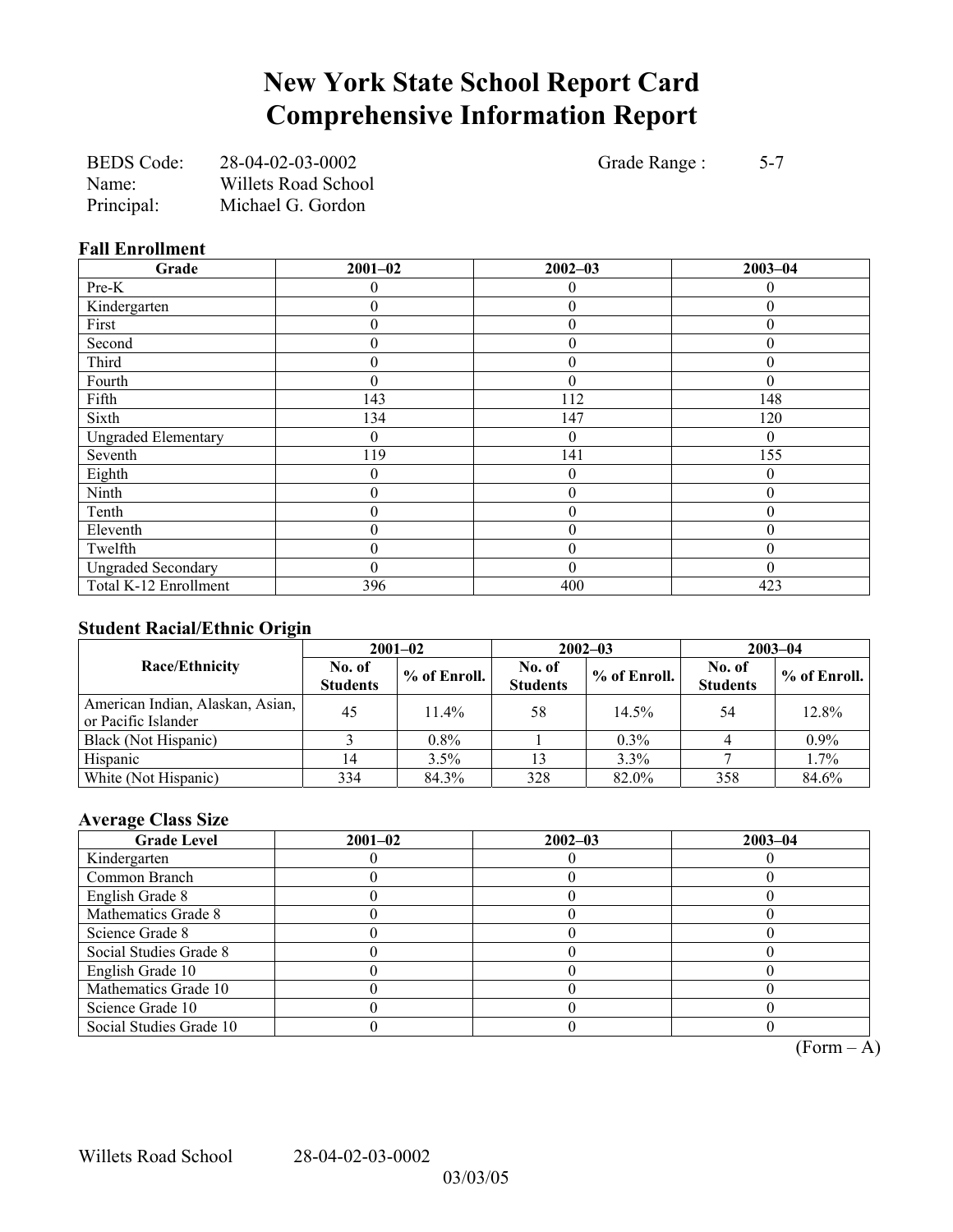### **District Need to Resource Capacity Category**

| <b>N/RC Category</b> | <b>Description</b>                                                                             |
|----------------------|------------------------------------------------------------------------------------------------|
|                      | This is a school district with low student needs in relation to district<br>resource capacity. |

### **Similar School Group and Description**

| <b>Similar School Group</b> | <b>Description</b>                                                                                                                                                                                                                                               |
|-----------------------------|------------------------------------------------------------------------------------------------------------------------------------------------------------------------------------------------------------------------------------------------------------------|
| 34                          | All schools in this group are middle level schools in school<br>districts with low student needs in relation to district resource<br>capacity. The schools in this group are in the lower range of<br>student needs for middle level schools in these districts. |

All schools within the same N/RC category are divided into three similar school groups defined by the percentage of students in the school who are eligible for the free-lunch program and/or who are limited English proficient (also known as English language learners).

#### **Student Demographics Used To Determine Similar Schools Group**

|                                   | $2001 - 02$ |         | $2002 - 03$ |         | $2003 - 04$ |         |
|-----------------------------------|-------------|---------|-------------|---------|-------------|---------|
|                                   | Count       | Percent | Count       | Percent | Count       | Percent |
| <b>Limited English Proficient</b> |             | 2.8%    |             | $0.0\%$ |             | $1.0\%$ |
| <b>Eligible for Free Lunch</b>    |             | $.5\%$  |             | $0.8\%$ |             | $1.2\%$ |

#### **Attendance and Suspension**

|                               | $2000 - 01$      |         |                  | $2001 - 02$ | $2002 - 03$      |         |
|-------------------------------|------------------|---------|------------------|-------------|------------------|---------|
|                               | $%$ of<br>No. of |         | $%$ of<br>No. of |             | $%$ of<br>No. of |         |
|                               | <b>Students</b>  | Enroll. | <b>Students</b>  | Enroll.     | <b>Students</b>  | Enroll. |
| <b>Annual Attendance Rate</b> |                  | 98.0%   |                  | 98.0%       |                  | 98.0%   |
| <b>Student Suspensions</b>    |                  | $0.0\%$ |                  | $0.0\%$     |                  | $0.0\%$ |

### **Student Socioeconomic and Stability Indicators (Percent of Enrollment)**

|                          | $2001 - 02$ | $2002 - 03$ | $2003 - 04$ |
|--------------------------|-------------|-------------|-------------|
| <b>Reduced Lunch</b>     | $0.3\%$     | $0.0\%$     | $0.0\%$     |
| <b>Public Assistance</b> | $-10%$      | $1 - 10\%$  | $1 - 10\%$  |
| <b>Student Stability</b> | 94%         | 94%         | 100%        |

#### **Staff Counts**

| Staff                                 | $2003 - 04$ |
|---------------------------------------|-------------|
| <b>Total Teachers</b>                 |             |
| <b>Total Other Professional Staff</b> |             |
| <b>Total Paraprofessionals</b>        |             |
| Teaching Out of Certification*        |             |

\*Teaching out of certification more than on an incidental basis.

 $(Form - B)$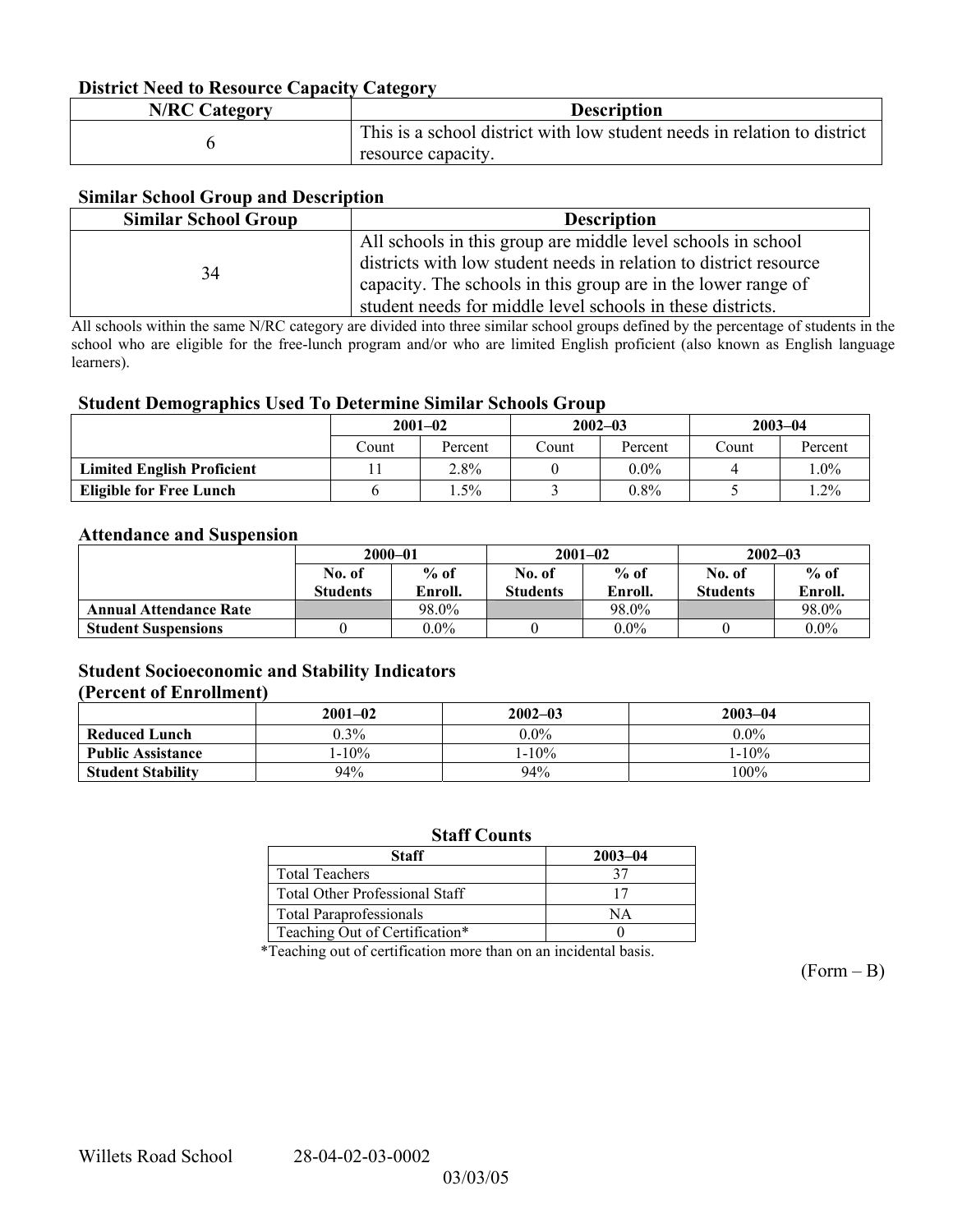# **Regents Examinations**

|                                                                            | $\overline{\phantom{0}}$<br><b>All Students</b> |             |             | <b>Students with Disabilities</b> |             |             |  |
|----------------------------------------------------------------------------|-------------------------------------------------|-------------|-------------|-----------------------------------|-------------|-------------|--|
|                                                                            | $2001 - 02$                                     | $2002 - 03$ | $2003 - 04$ | $2001 - 02$                       | $2002 - 03$ | $2003 - 04$ |  |
| <b>Sequential Mathematics, Course III (last administered January 2004)</b> |                                                 |             |             |                                   |             |             |  |
| Number Tested                                                              |                                                 |             |             |                                   |             |             |  |
| Number Scoring 55–100                                                      |                                                 |             |             |                                   |             |             |  |
| Number Scoring 65-100                                                      |                                                 |             |             |                                   |             |             |  |
| Number Scoring 85-100                                                      |                                                 |             |             |                                   |             |             |  |
| Percentage of Tested Scoring 55-100                                        | $0\%$                                           | $0\%$       | $0\%$       | $0\%$                             | $0\%$       | $0\%$       |  |
| Percentage of Tested Scoring 65-100                                        | $0\%$                                           | $0\%$       | $0\%$       | $0\%$                             | $0\%$       | 0%          |  |
| Percentage of Tested Scoring 85–100                                        | $0\%$                                           | $0\%$       | $0\%$       | $0\%$                             | $0\%$       | $0\%$       |  |

# **Introduction to Occupations Examination**

|                                                                                                                                                                                                                                                    | $2001 - 02$       |           | $2002 - 03$       |           | $2003 - 04$       |           |
|----------------------------------------------------------------------------------------------------------------------------------------------------------------------------------------------------------------------------------------------------|-------------------|-----------|-------------------|-----------|-------------------|-----------|
|                                                                                                                                                                                                                                                    | <b>No. Tested</b> | % Passing | <b>No. Tested</b> | % Passing | <b>No. Tested</b> | % Passing |
| General-Education Students                                                                                                                                                                                                                         |                   | 0%        |                   | $0\%$     |                   | $0\%$     |
| <b>Students with Disabilities</b>                                                                                                                                                                                                                  |                   | 0%        |                   | $0\%$     |                   | 0%        |
| $\cdots$<br>0.0102<br>$\mathbf{1}$ $\mathbf{0}$<br>$\mathbf{11}$ $\mathbf{1}$ $\mathbf{1}$<br>11.7<br>$\cdot$ , $\cdot$ , $\cdot$ , $\cdot$ , $\cdot$<br>$\mathbf{1}^{\star}$ , $\mathbf{1}^{\star}$ , $\mathbf{1}^{\star}$ , $\mathbf{1}^{\star}$ |                   |           |                   |           |                   |           |

District reports contain data for all students with disabilities enrolled in the district for the 2001–02 school year.

## **Elementary-Level Social Studies**

|                 |                                   | <b>Number</b><br><b>Tested</b> | % at Level 1 | $\%$ at Level 2 | % at Level 3 | % at Level 4 |
|-----------------|-----------------------------------|--------------------------------|--------------|-----------------|--------------|--------------|
| <b>Nov 2003</b> | <b>General-Education Students</b> | 132                            | 0%           | $1\%$           | 43%          | 56%          |
|                 | <b>Students with Disabilities</b> |                                | $0\%$        | 8%              | 69%          | 23%          |
|                 | All Students                      | 145                            | 0%           | $1\%$           | 46%          | 53%          |

## **Middle-Level Social Studies**

|                  |                                   | <b>Number</b><br><b>Tested</b> | $\%$ at Level 1 |       | $\%$ at Level 2 $\%$ at Level 3 | $\%$ at Level 4 |
|------------------|-----------------------------------|--------------------------------|-----------------|-------|---------------------------------|-----------------|
| <b>June 2004</b> | <b>General-Education Students</b> |                                | $0\%$           | 0%    | $0\%$                           | $0\%$           |
|                  | <b>Students with Disabilities</b> |                                | $0\%$           | 0%    | $0\%$                           | 0%              |
|                  | All Students                      |                                | $0\%$           | $0\%$ | $0\%$                           | $0\%$           |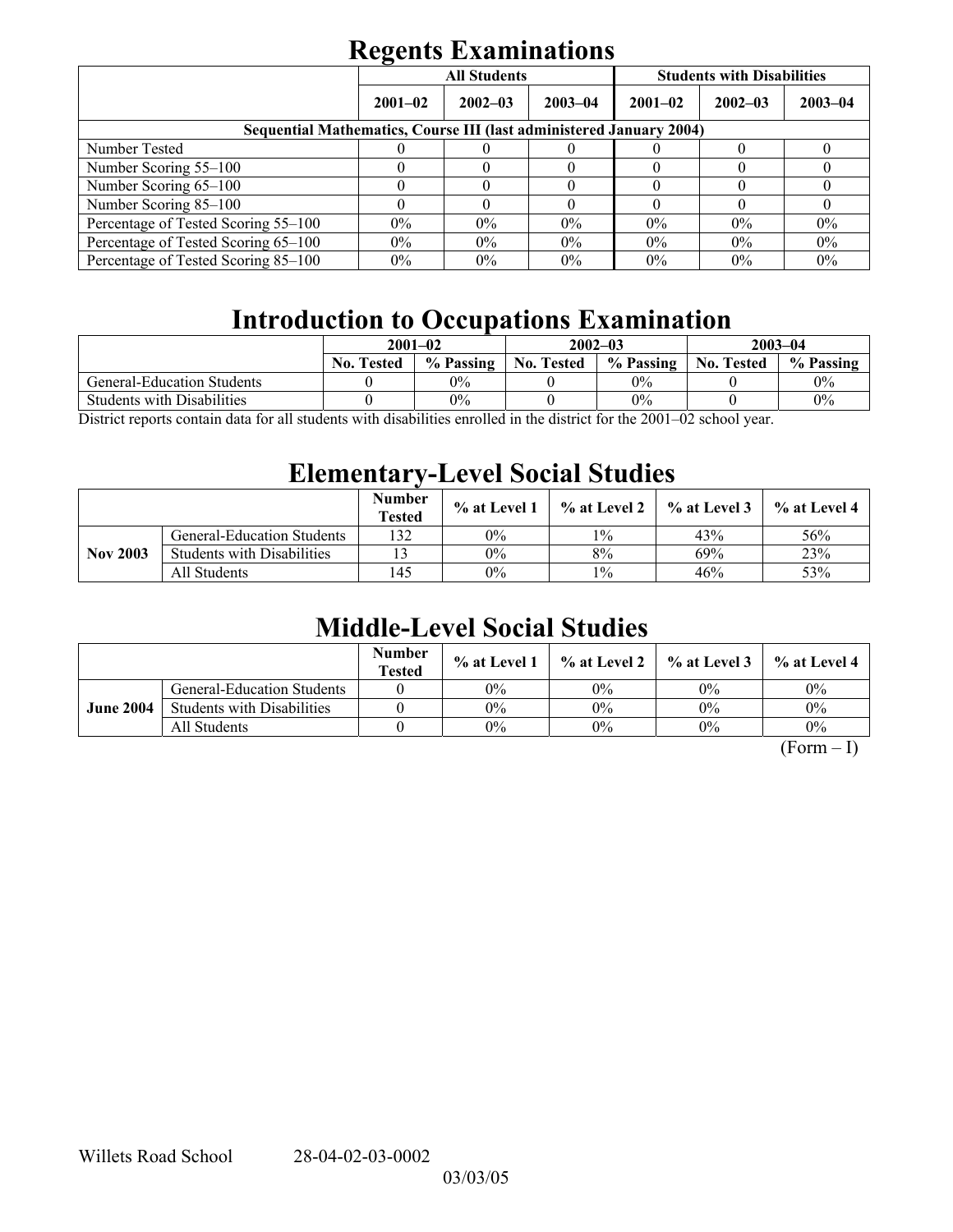## **New York State English as a Second Language Achievement Tests (NYSESLAT)\***

|                                    |             | <b>All Students</b>                |                  | <b>Students with Disabilities</b> |             |                  |  |  |  |
|------------------------------------|-------------|------------------------------------|------------------|-----------------------------------|-------------|------------------|--|--|--|
|                                    | $2001 - 02$ | $2002 - 03$                        | $2003 - 04$      | $2001 - 02$                       | $2002 - 03$ | $2003 - 04$      |  |  |  |
| Listening and Speaking (Grade K-1) |             |                                    |                  |                                   |             |                  |  |  |  |
| Number Tested                      |             |                                    | 0                |                                   |             | $\boldsymbol{0}$ |  |  |  |
| Beginning $(0-18)$                 |             |                                    | $\mathbf{0}$     |                                   |             | $\boldsymbol{0}$ |  |  |  |
| Intermediate (19-31)               |             |                                    | $\theta$         |                                   |             | $\boldsymbol{0}$ |  |  |  |
| Advanced (32-36)                   |             |                                    | $\overline{0}$   |                                   |             | $\boldsymbol{0}$ |  |  |  |
| Proficient (37-39)                 |             |                                    | $\Omega$         |                                   |             | $\boldsymbol{0}$ |  |  |  |
| Reading and Writing (Grade K-1)    |             |                                    |                  |                                   |             |                  |  |  |  |
| Number Tested                      |             |                                    | $\Omega$         |                                   |             | $\boldsymbol{0}$ |  |  |  |
| Beginning $(0-14)$                 |             |                                    | $\theta$         |                                   |             | $\boldsymbol{0}$ |  |  |  |
| Intermediate (15-24)               |             |                                    | $\theta$         |                                   |             | $\mathbf{0}$     |  |  |  |
| Advanced (25-32)                   |             |                                    | $\boldsymbol{0}$ |                                   |             | $\boldsymbol{0}$ |  |  |  |
| Proficient (33-35)                 |             |                                    | $\Omega$         |                                   |             | $\boldsymbol{0}$ |  |  |  |
|                                    |             | Listening and Speaking (Grade 2-4) |                  |                                   |             |                  |  |  |  |
| Number Tested                      |             |                                    | $\Omega$         |                                   |             | $\boldsymbol{0}$ |  |  |  |
| Beginning $(0-18)$                 |             |                                    | $\theta$         |                                   |             | $\mathbf{0}$     |  |  |  |
| Intermediate (19-31)               |             |                                    | $\mathbf{0}$     |                                   |             | $\boldsymbol{0}$ |  |  |  |
| Advanced (32-36)                   |             |                                    | $\mathbf{0}$     |                                   |             | $\boldsymbol{0}$ |  |  |  |
| Proficient (37-39)                 |             |                                    | $\Omega$         |                                   |             | $\boldsymbol{0}$ |  |  |  |
|                                    |             | Reading and Writing (Grade 2-4)    |                  |                                   |             |                  |  |  |  |
| Number Tested                      |             |                                    | 0                |                                   |             | $\mathbf{0}$     |  |  |  |
| Beginning $(0-14)$                 |             |                                    | $\mathbf{0}$     |                                   |             | $\mathbf{0}$     |  |  |  |
| Intermediate (15-24)               |             |                                    | $\mathbf{0}$     |                                   |             | $\mathbf{0}$     |  |  |  |
| Advanced (25-32)                   |             |                                    | $\boldsymbol{0}$ |                                   |             | $\boldsymbol{0}$ |  |  |  |
| Proficient (33-35)                 |             |                                    | $\Omega$         |                                   |             | $\mathbf{0}$     |  |  |  |
| Listening and Speaking (Grade 5-6) |             |                                    |                  |                                   |             |                  |  |  |  |
| Number Tested                      |             |                                    | 8                |                                   |             | $\overline{2}$   |  |  |  |
| Beginning $(0-18)$                 |             |                                    | $\mathbf{0}$     |                                   |             | $\overline{\#}$  |  |  |  |
| Intermediate $(19-31)$             |             |                                    | 1                |                                   |             | $\overline{\#}$  |  |  |  |
| Advanced (32-36)                   |             |                                    | $\overline{4}$   |                                   |             | $\overline{\#}$  |  |  |  |
| Proficient (37-39)                 |             |                                    | $\mathbf{3}$     |                                   |             | $\#$             |  |  |  |
| Reading and Writing (Grade 5-6)    |             |                                    |                  |                                   |             |                  |  |  |  |
| Number Tested                      |             |                                    | 8                |                                   |             | $\overline{2}$   |  |  |  |
| Beginning $(0-14)$                 |             |                                    | $\boldsymbol{0}$ |                                   |             | $\overline{\#}$  |  |  |  |
| Intermediate $(15-24)$             |             |                                    | $\overline{2}$   |                                   |             | #                |  |  |  |
| Advanced (25-32)                   |             |                                    | 6                |                                   |             | $\#$             |  |  |  |
| Proficient (33-35)                 |             |                                    | $\overline{0}$   |                                   |             | #                |  |  |  |

\*The NYSESLAT was first administered in the 2002-03 school year, but complete data for all school districts were not available until 2003-04.

 $(Form - K)$